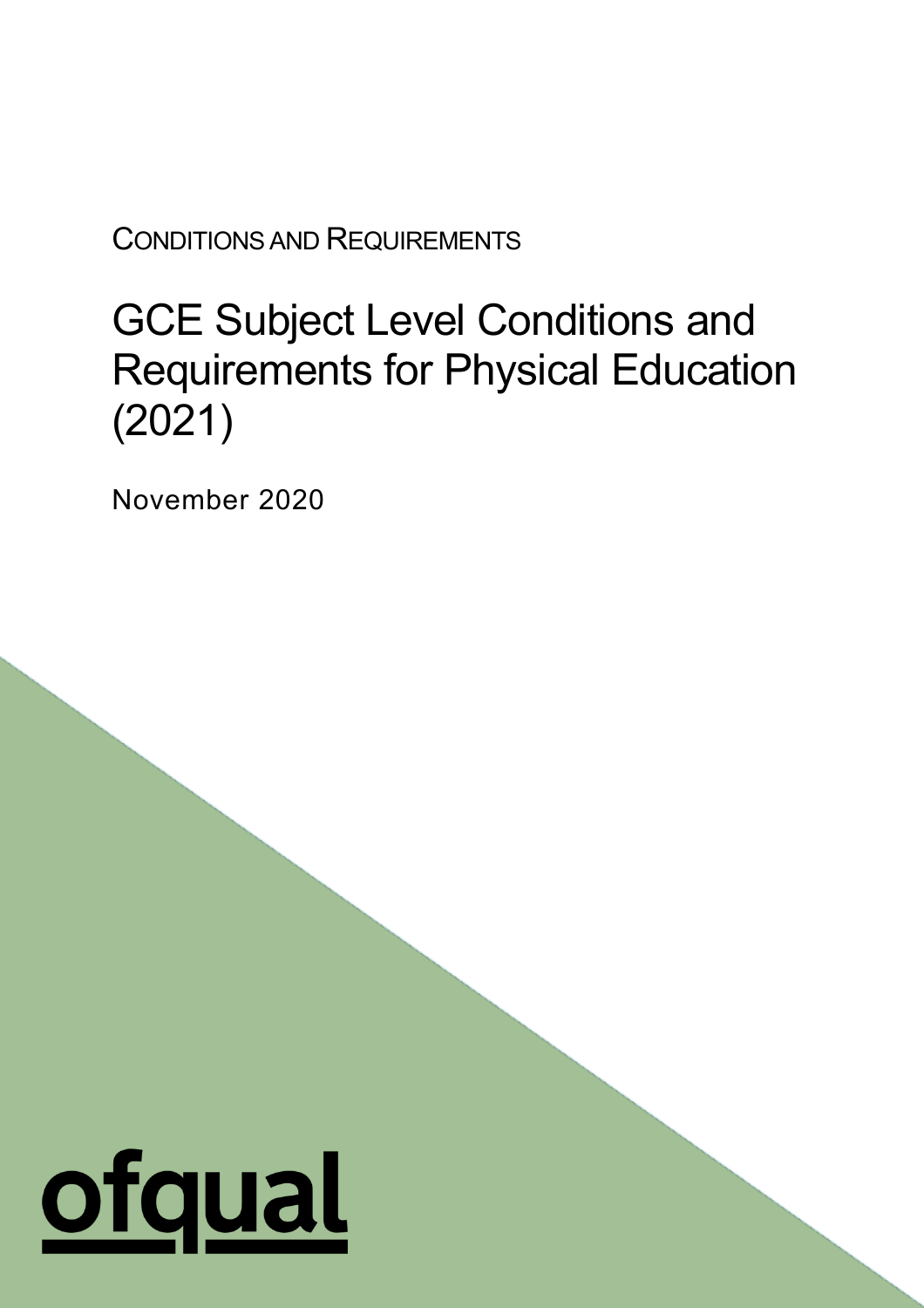# **Contents**

| Requirements in relation to assessments for GCE Qualifications in Physical Education  8 |  |
|-----------------------------------------------------------------------------------------|--|
| Appendix 1 – Subject content (published by Department for Education) 10                 |  |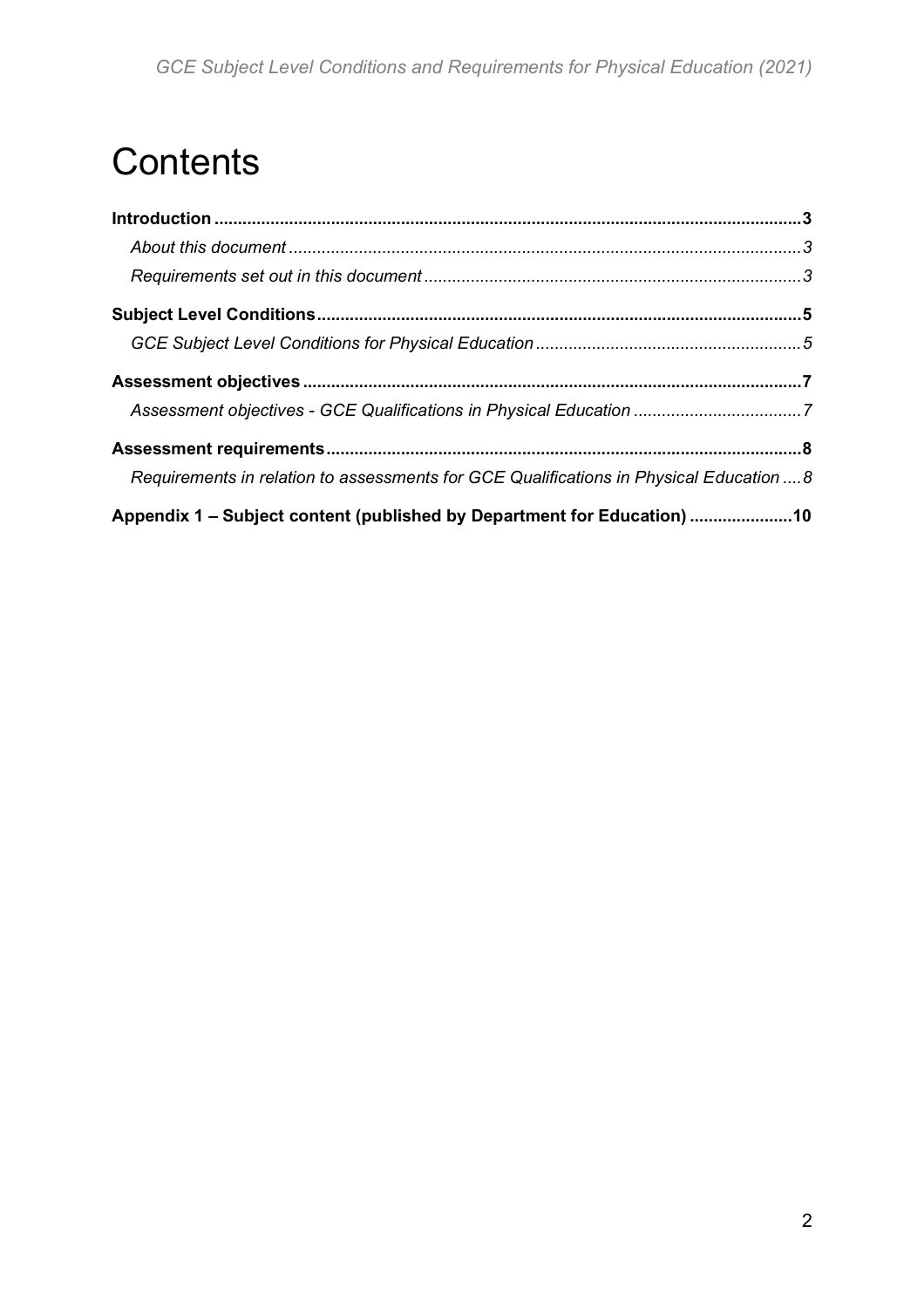# <span id="page-2-0"></span>**Introduction**

### <span id="page-2-1"></span>About this document

This document is part of a suite of documents which sets out the regulatory requirements for awarding organisations offering reformed A levels and AS qualifications in 2021.

We have developed all our requirements for GCE qualifications with the intention that AS and A level qualifications should fulfil the purposes set out in the table below:

| <b>A</b> levels                                                                                                                                                                                                                                                                                                                                                                                                                                                                                                                                                                                                                                                           | <b>AS qualifications</b>                                                                                                                                                                                                                    |  |
|---------------------------------------------------------------------------------------------------------------------------------------------------------------------------------------------------------------------------------------------------------------------------------------------------------------------------------------------------------------------------------------------------------------------------------------------------------------------------------------------------------------------------------------------------------------------------------------------------------------------------------------------------------------------------|---------------------------------------------------------------------------------------------------------------------------------------------------------------------------------------------------------------------------------------------|--|
| define and assess achievement of the<br>knowledge, skills and understanding<br>which will be needed by students<br>planning to progress to undergraduate<br>study at a UK higher education<br>establishment, particularly (although<br>not only) in the same subject area;<br>set out a robust and internationally<br>comparable post-16 academic course<br>of study to develop that knowledge,<br>skills and understanding;<br>permit UK universities to accurately<br>identify the level of attainment of<br>students;<br>provide a basis for school and college<br>accountability measures at age 18; and<br>provide a benchmark of academic<br>ability for employers. | provide evidence of<br>students' achievements in a<br>robust and internationally<br>comparable post-16 course<br>of study that is a subset of<br>A level content; and<br>enable students to broaden<br>the range of subjects they<br>study. |  |

### <span id="page-2-2"></span>Requirements set out in this document

This document sets out the GCE Subject Level Conditions for Physical Education. These conditions will come into effect at 09:30 on 5 November 2020 for the following qualifications:

- all GCE A levels in Physical Education; and
- all standalone GCE AS qualifications in Physical Education

for Learners completing the qualification in 2021, except where the GQCov Framework applies.

It also sets out our requirements in relation to:

• assessment objectives - awarding organisations must comply with these requirements under Condition GCE(Physical Education)1.2; and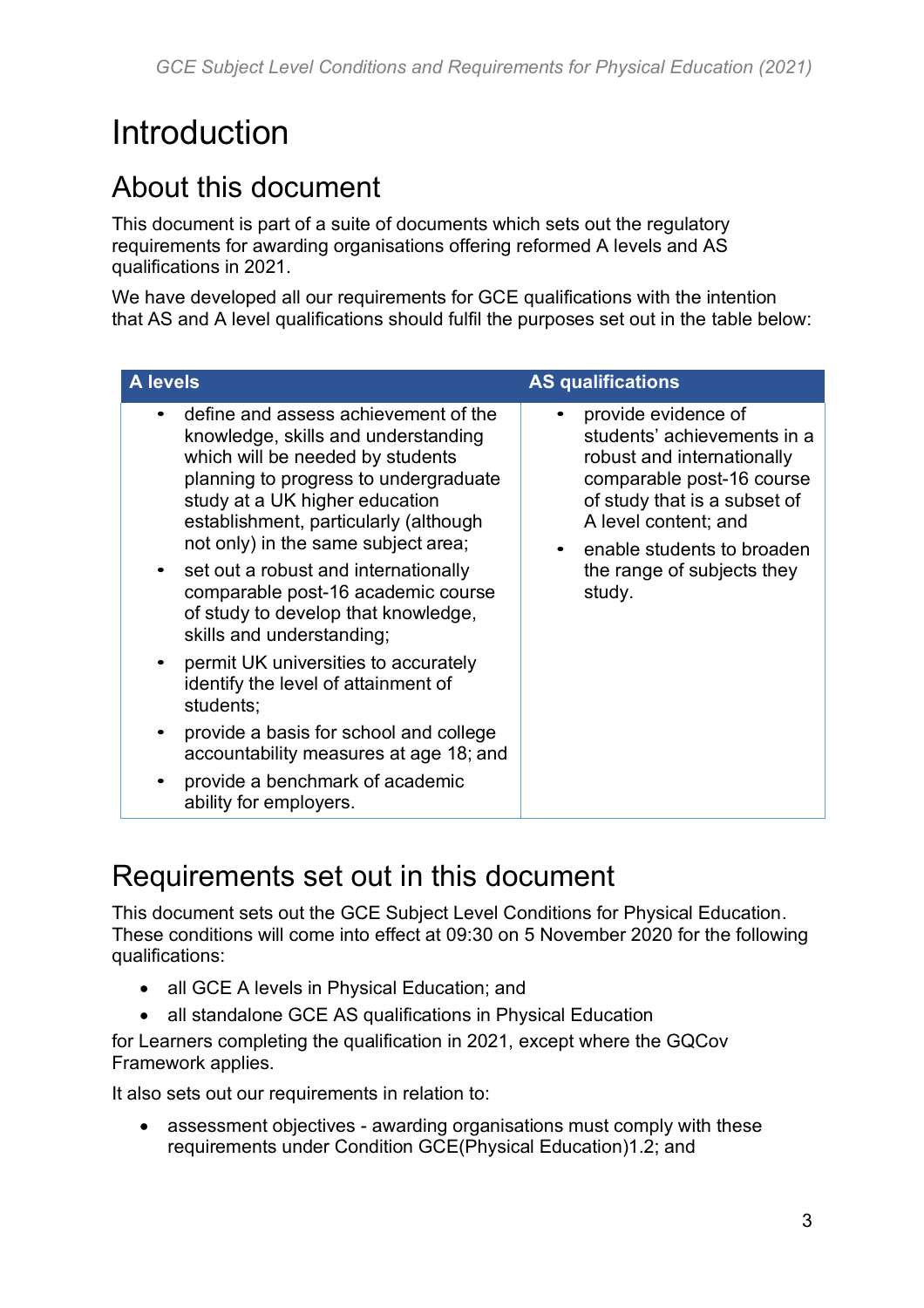• assessment - awarding organisations must comply with these requirements under Condition GCE (Physical Education)2.3.

Appendix 1 reproduces the [subject content requirements for Physical Education,](https://www.gov.uk/government/publications/gce-as-and-a-level-physical-education) as published by the Department for Education. Awarding organisations must comply with these requirements under Condition GCE(Physical Education)1.1.

With respect to the qualifications listed above, awarding organisations must also comply with:

- our [General Conditions of Recognition,](https://www.gov.uk/government/publications/general-conditions-of-recognition) which apply to all awarding organisations and qualifications;
- our [GCE Qualification Level Conditions and Requirements;](https://www.gov.uk/government/publications/gce-qualification-level-conditions-and-requirements) and
- all [relevant Regulatory Documents.](https://www.gov.uk/government/publications/regulatory-documents-list)

With respect to all other GCE Qualifications in Physical Education taken by Learners completing the qualification in 2022 and after, an awarding organisation must continue to comply with the [GCE Subject Level Conditions and Requirements for](https://www.gov.uk/government/publications/gce-subject-level-conditions-and-requirements-for-physical-education)  [Physical Education.](https://www.gov.uk/government/publications/gce-subject-level-conditions-and-requirements-for-physical-education)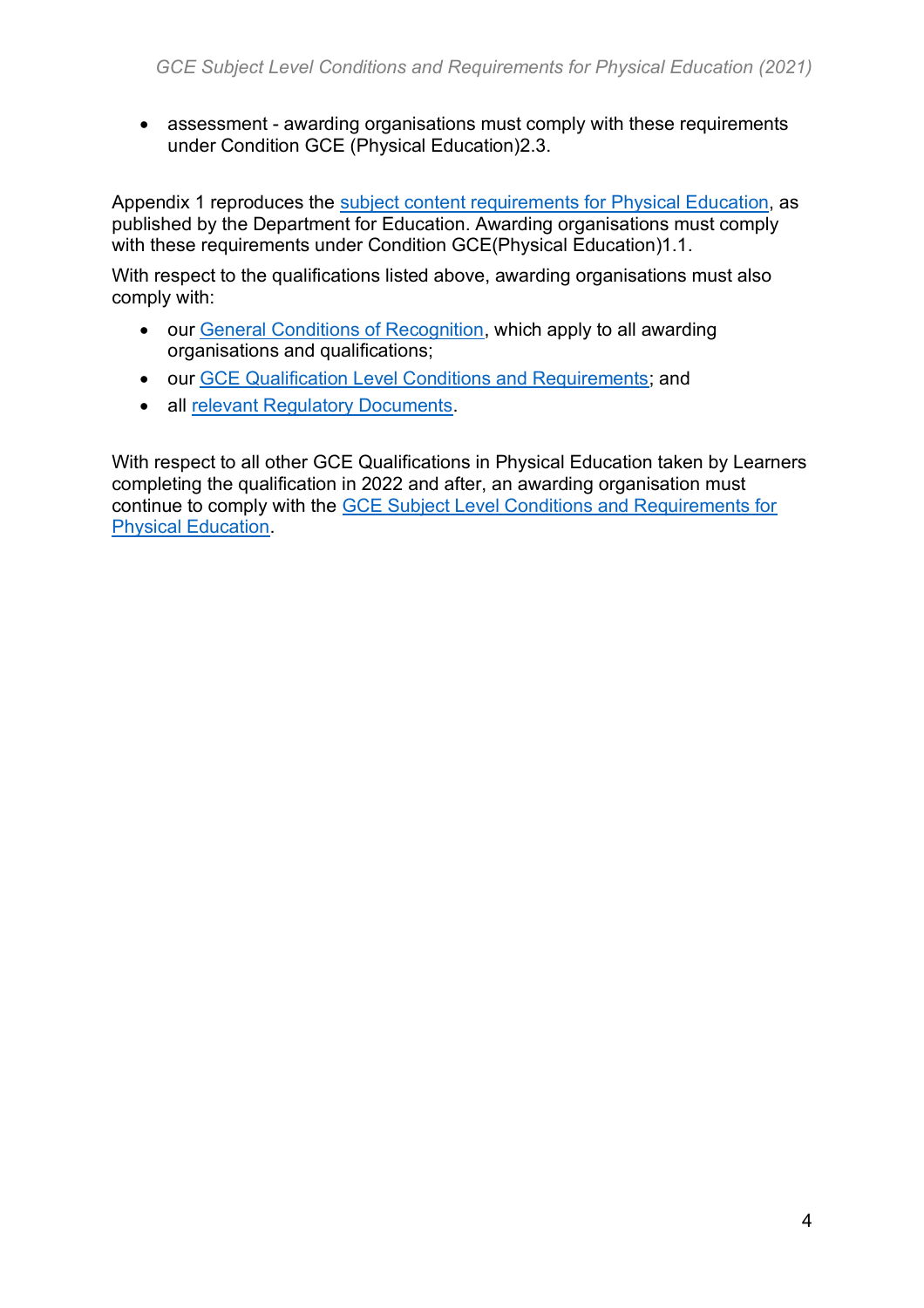# <span id="page-4-0"></span>Subject Level Conditions

### <span id="page-4-1"></span>GCE Subject Level Conditions for Physical Education

*Condition GCE(Physical Education) 1: Compliance with content requirements*

#### *GCE(Physical Education)1.1*

In respect of each GCE Qualification in Physical Education which it makes available, or proposes to make available, an awarding organisation must -

- (a) comply with the requirements relating to that qualification set out in the document published by the Secretary of State entitled ['Physical Education](https://www.gov.uk/government/publications/gce-as-and-a-level-physical-education)  [GCE AS and A level subject content'](https://www.gov.uk/government/publications/gce-as-and-a-level-physical-education), document reference DFE-00696-2014,
- (b) have regard to any recommendations or guidelines relating to that qualification set out in that document, and
- (c) interpret that document in accordance with any requirements, and having regard to any guidance, which may be published by Ofqual and revised from time to time.

### *GCE(Physical Education)1.2*

In respect of each GCE Qualification in Physical Education which it makes available, or proposes to make available, an awarding organisation must comply with any requirements, and have regard to any guidance, relating to the objectives to be met by any assessment for that qualification which may be published by Ofqual and revised from time to time.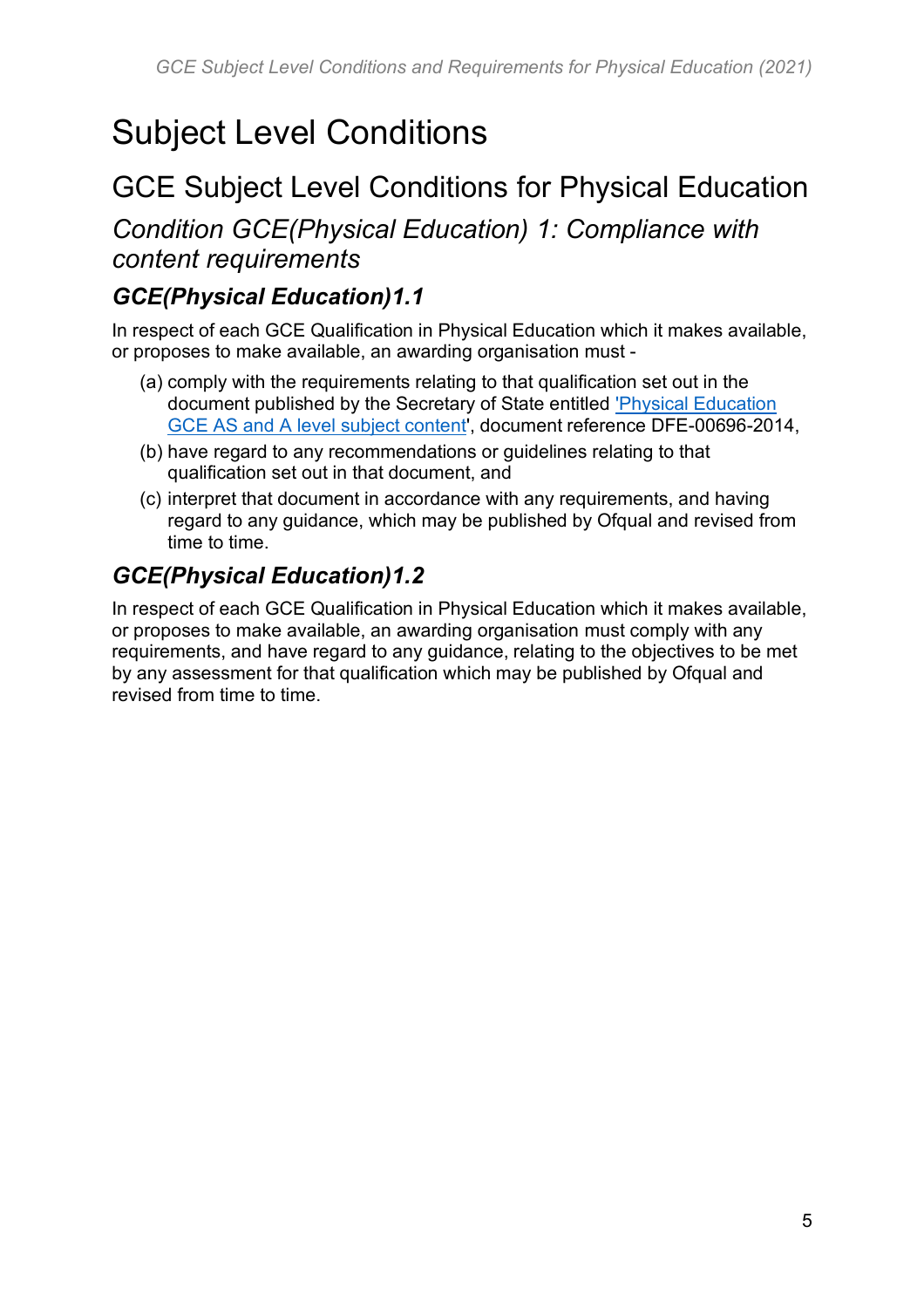### *Condition GCE(Physical Education) 2: Assessment*

### *GCE(Physical Education)2.1*

Condition GCE4.1 does not apply to any GCE Qualification in Physical Education which an awarding organisation makes available or proposes to make available.

### *GCE(Physical Education)2.2*

In respect of the total marks available for a GCE Qualification in Physical Education which it makes available, an awarding organisation must ensure that -

- (a) 70 per cent of those marks are made available through Assessments by Examination, and
- (b) 30 per cent of those marks are made available through assessments set by the awarding organisation that are not Assessments by Examination.

### *GCE(Physical Education)2.3*

An awarding organisation must ensure that in respect of each assessment for a GCE Qualification in Physical Education which it makes available which is not an Assessment by Examination it complies with any requirements, and has regard to any guidance, which may be published by Ofqual and revised from time to time.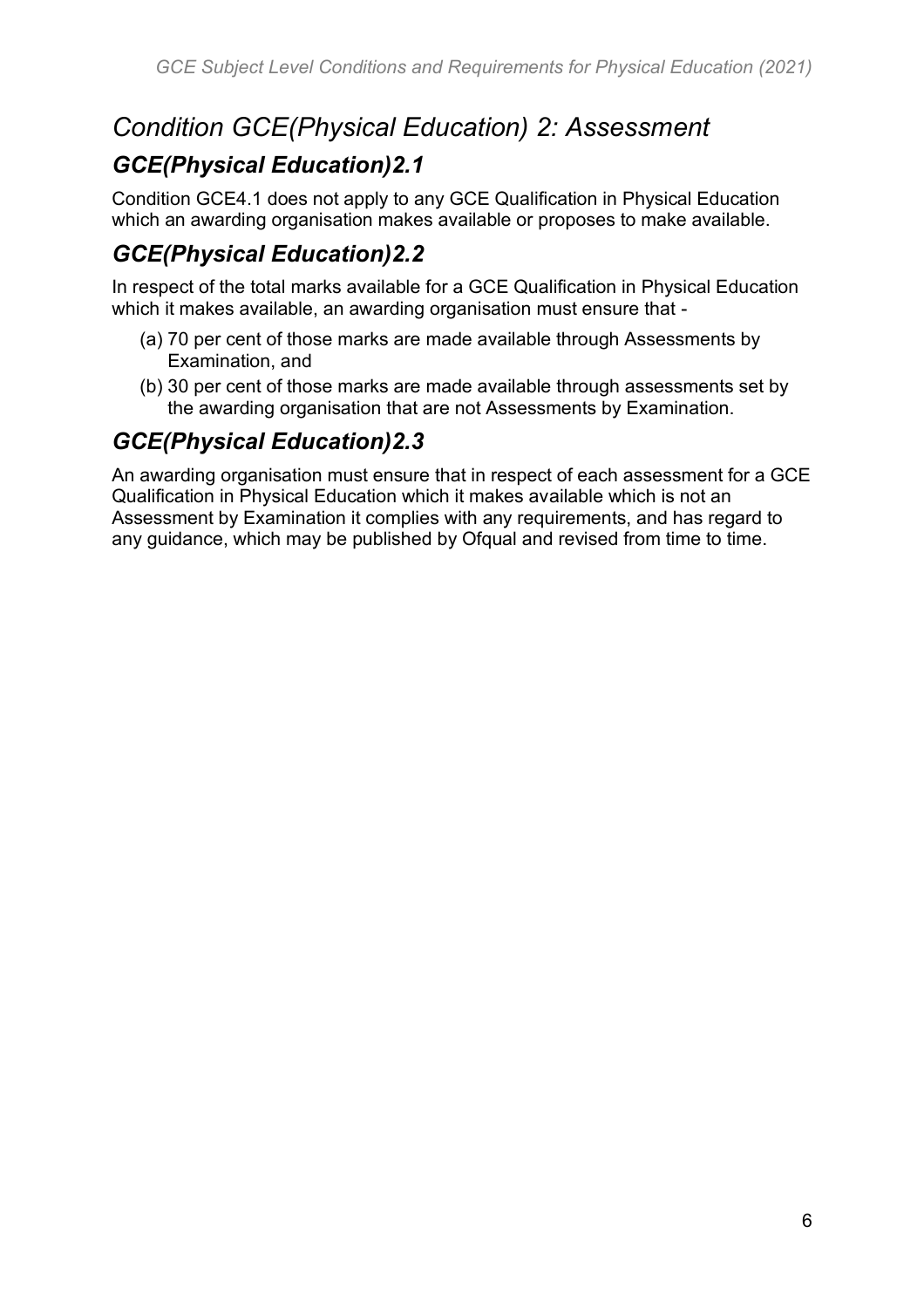# <span id="page-6-0"></span>Assessment objectives

### <span id="page-6-1"></span>Assessment objectives - GCE Qualifications in Physical Education

Condition GCE(Physical Education)1.2 allows us to specify requirements relating to the objectives to be met by any assessment for GCE Qualifications in Physical Education.

The assessment objectives set out below constitute requirements for the purposes of Condition GCE(Physical Education)1.2. Awarding organisations must comply with these requirements in relation to all GCE Qualifications in Physical Education they make available.

|            | <b>Objective</b>                                                                                                                      | Weighting<br>(A level) | Weighting<br>(AS) |
|------------|---------------------------------------------------------------------------------------------------------------------------------------|------------------------|-------------------|
| <b>AO1</b> | Demonstrate knowledge and understanding of<br>the factors that underpin performance and<br>involvement in physical activity and sport | $20 - 25%$             | $20 - 25%$        |
| <b>AO2</b> | Apply knowledge and understanding of the<br>factors that underpin performance and<br>involvement in physical activity and sport       | $20 - 25%$             | $20 - 25%$        |
| <b>AO3</b> | Analyse and evaluate the factors that<br>underpin performance and involvement in<br>physical activity and sport.                      | $20 - 25%$             | $20 - 25%$        |
| <b>AO4</b> | Demonstrate and apply relevant skills and<br>techniques in physical activity and sport<br>Analyse and evaluate performance            | 30%                    | 30%               |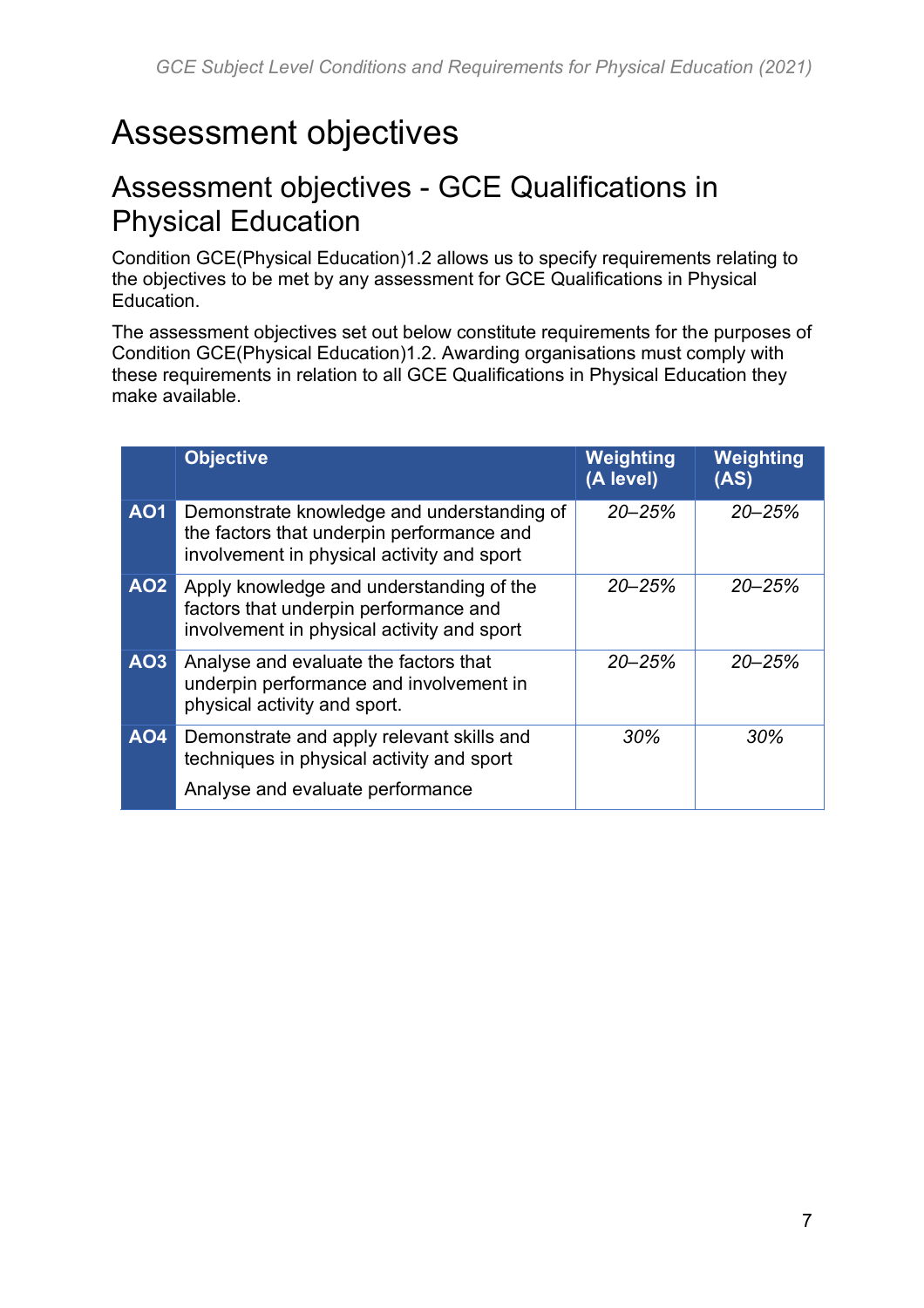## <span id="page-7-0"></span>Assessment requirements

### <span id="page-7-1"></span>Requirements in relation to assessments for GCE Qualifications in Physical Education

Condition GCE(Physical Education)2.3 allows us to specify requirements and guidance in relation to assessments which are not Assessments by Examination for GCE Qualifications in Physical Education.

We set out our requirements for the purposes of Condition GCE(Physical Education)2.3 below.

### *Forms of non-examination assessment*

Condition GCE(Physical Education)2.2(b) states that an awarding organisation must ensure that of the total marks available for a GCE Qualification in Physical Education, 30 per cent of those marks shall be made available through assessments set by the awarding organisation which are not Assessments by Examination.

In respect of that 30 per cent, an awarding organisation must ensure that -

- (a) 15 per cent of the total marks available for the qualification are made available through tasks which assess a Learner's performance in physical activity and sport (the 'Performance Assessment'), and
- (b) 15 per cent of the total marks available for the qualification are made available through a task which assesses a Learner's knowledge, skills and understanding in relation to analysis and evaluation of performance (the 'Performance Analysis Assessment').

### *The Performance Assessment*

An awarding organisation must ensure that each Performance Assessment is designed and set to require each Learner to be assessed in the role of player/performer or coach in one sport or activity listed in the document published by the Secretary of State entitled 'GCE PE activity list', document reference DfE-00008- 2020 (the 'Activity List').

In respect of each Performance Assessment involving a sport or activity in relation to which the awarding organisation does not undertake live moderation, the awarding organisation must ensure that the Centre which delivered the assessment -

- (a)obtains an audiovisual recording of the evidence generated by a sufficient number of Learners in that assessment to allow the awarding organisation to effectively –
	- (i) moderate that assessment, and
	- (ii) authenticate the evidence generated by the Learner in that assessment, and
- (a) provides that recording to the awarding organisation on request.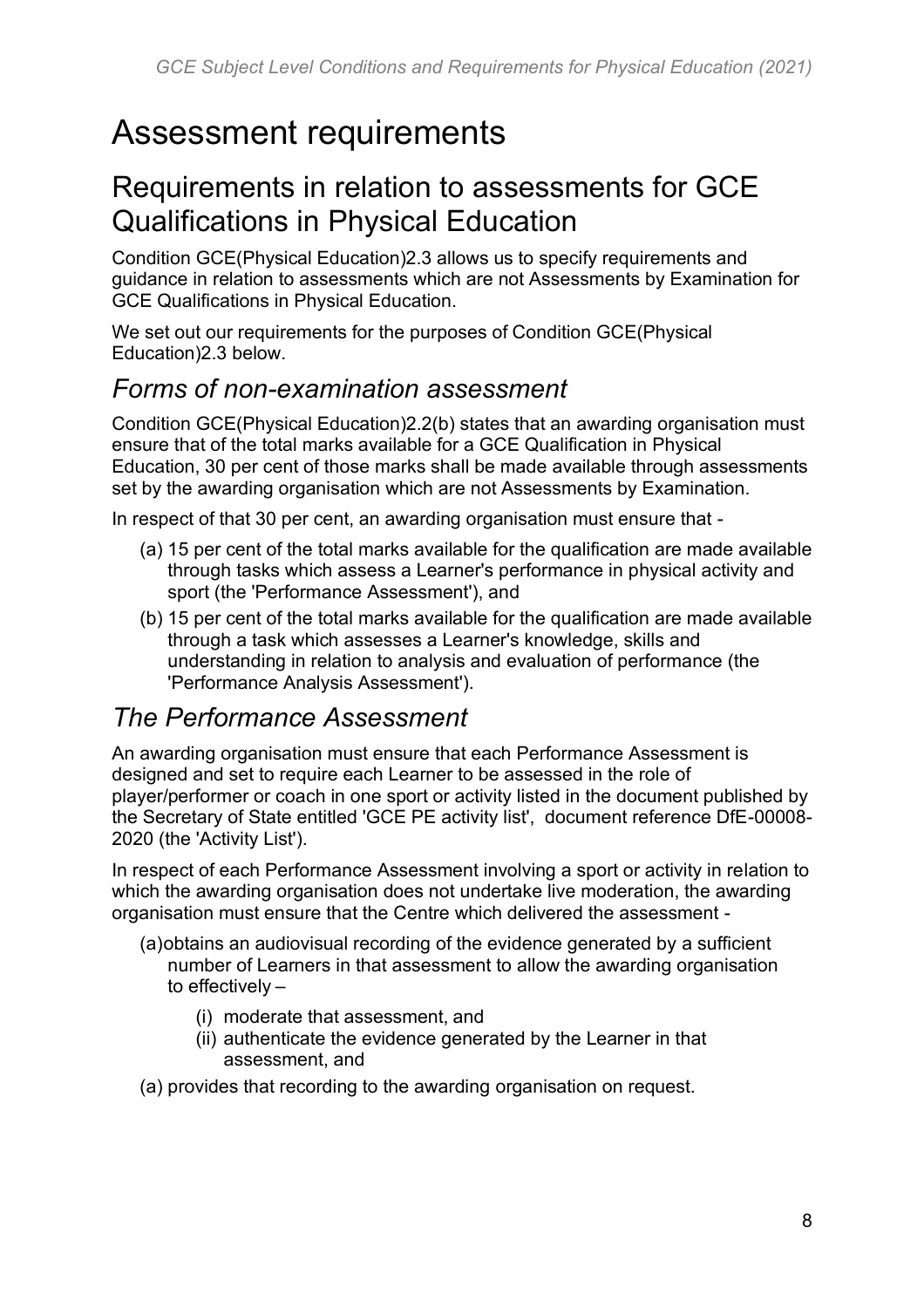### *The Performance Analysis Assessment*

An awarding organisation must ensure that each Performance Analysis Assessment is designed and set to require each Learner to analyse either their own or another's performance in a sport or activity listed in the Activity List.

A Learner is not required to analyse, but is not precluded from analysing, his or her performance the sport or activity which he or she has undertaken for the purposes of the Performance Assessment.

### *Marking of assessments*

Evidence generated by a Learner in an assessment for a GCE Qualification in Physical Education which is not an Assessment by Examination may be marked -

- (a) by the awarding organisation or a person connected to the awarding organisation,
- (b) by a Centre, or
- (c) through a combination of (a) and (b).

In any event, the awarding organisation must demonstrate to Ofqual's satisfaction in its assessment strategy that -

- (a) it has taken all reasonable steps to identify the risk of any Adverse Effect which may result from its approach to marking of assessments (and moderation where appropriate), and
- (b) where such a risk is identified, it has taken all reasonable steps to prevent that Adverse Effect or, where it cannot be prevented, to mitigate that Adverse Effect.

In respect of any performance by a Learner which it observes for the purposes of live moderation, an awarding organisation must ensure that -

- (a) a complete audiovisual recording is made of the evidence used to support the outcome of that moderation, and
- (b) that recording is retained by the awarding organisation for a sufficient period of time to allow for the completion of -
	- (i) all relevant enquiries about results and appeals, and
	- (ii) all appropriate steps to correct or, where relevant, to mitigate the effect of any failure discovered through such enquiries about results and appeals.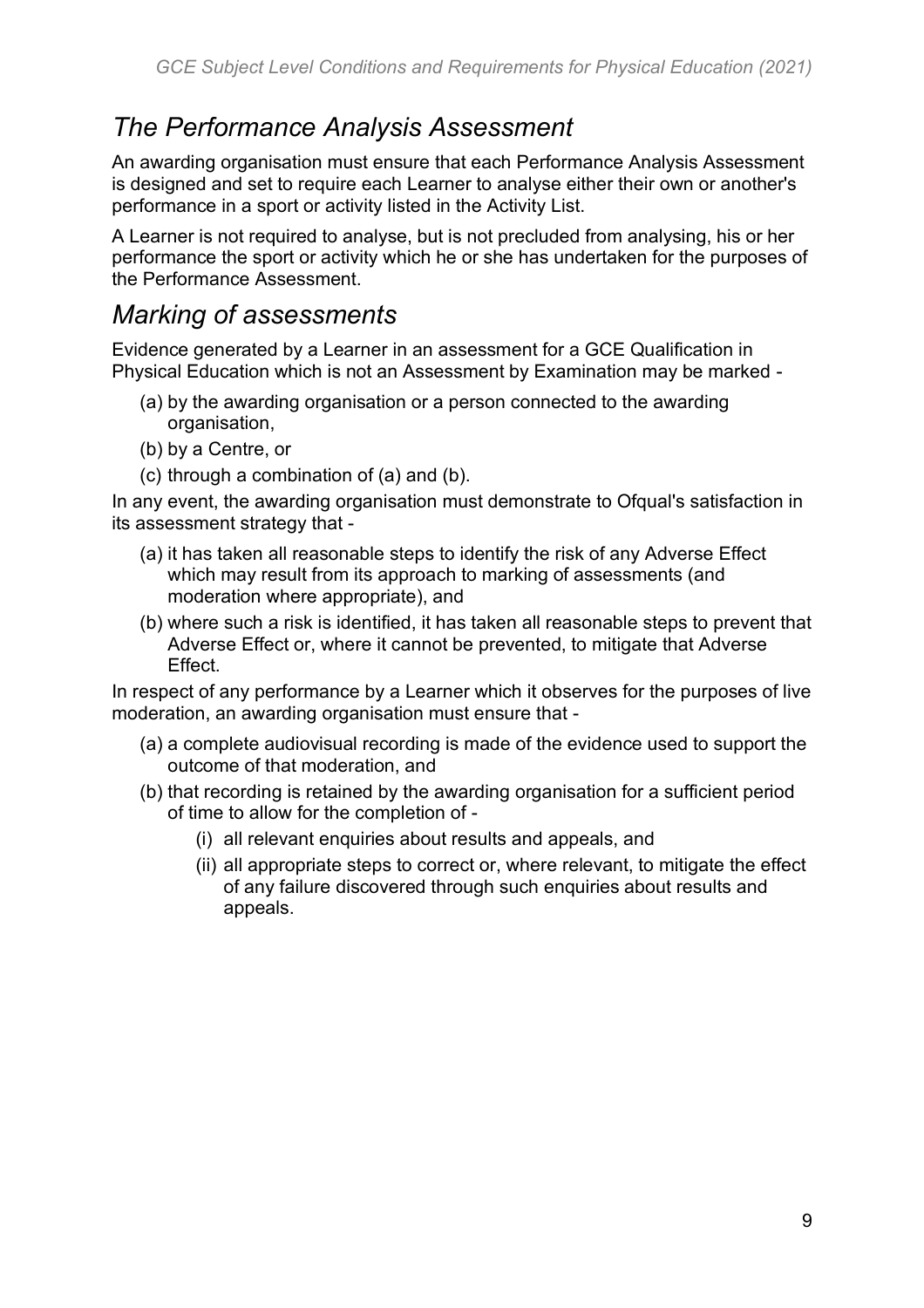# <span id="page-9-0"></span>Appendix 1 – Subject content (published by Department for Education)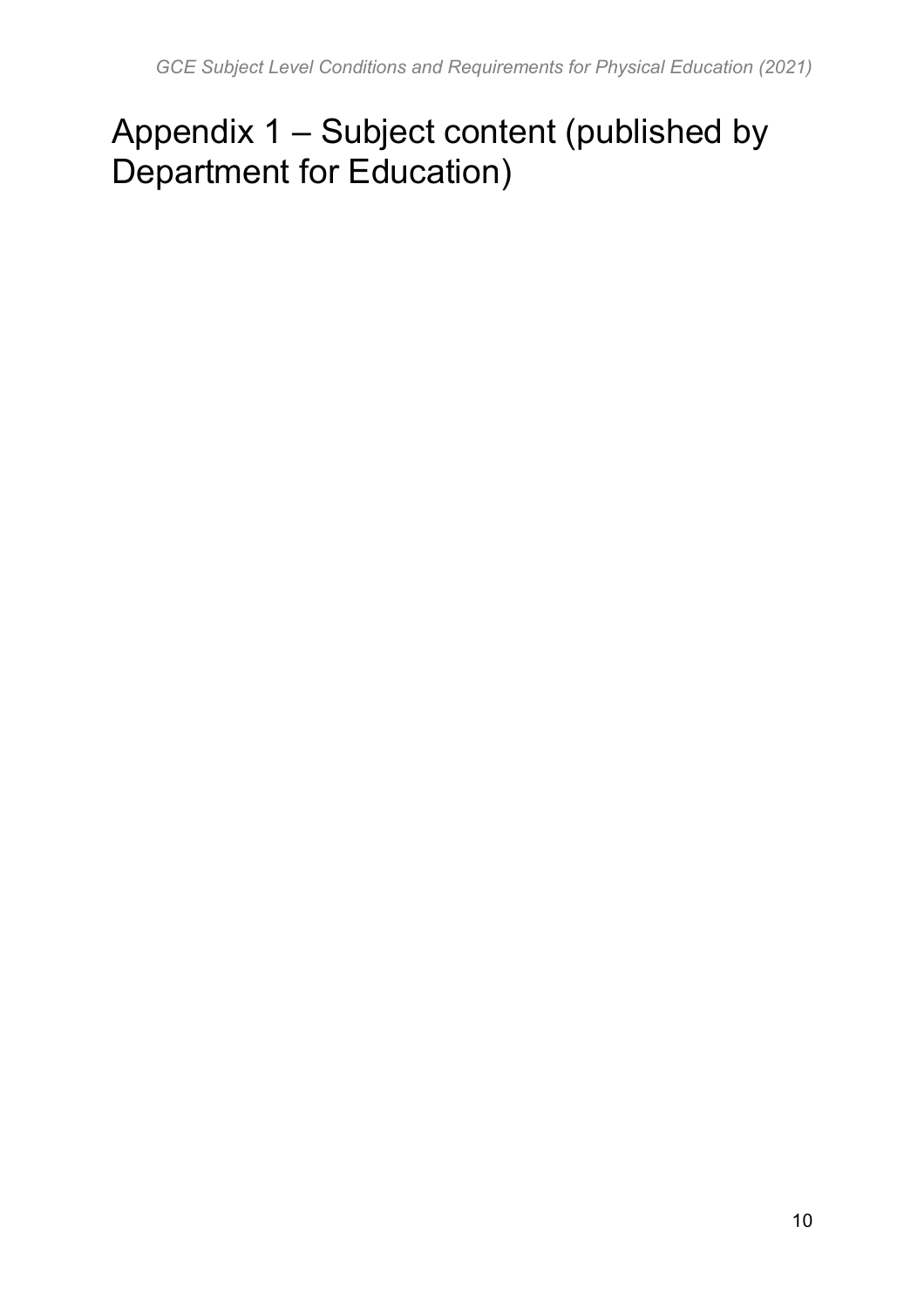

# **Physical Education GCE AS and A level subject content**

**January 2015**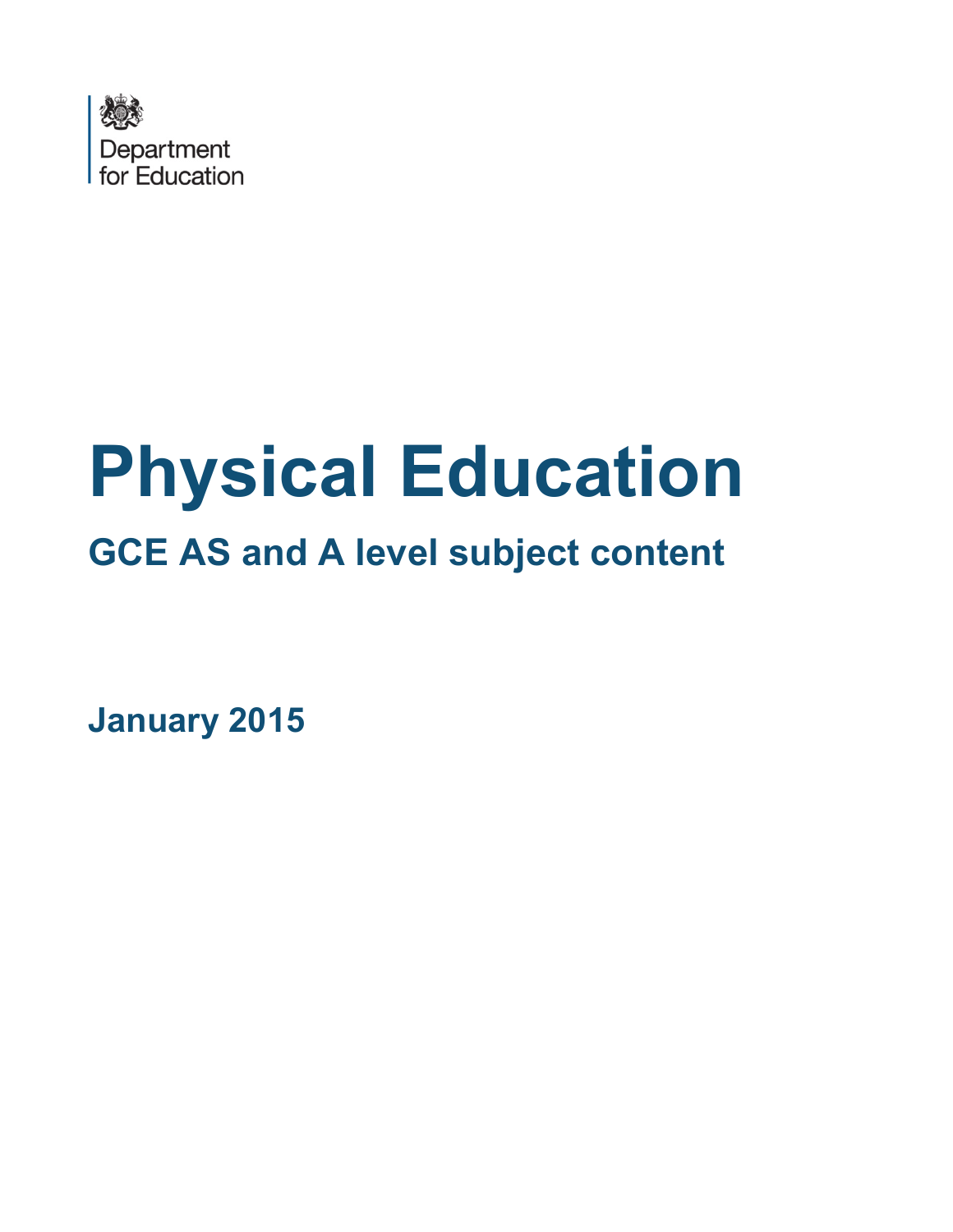### **Contents**

| The content for physical education AS and A level |                                                          | 3              |
|---------------------------------------------------|----------------------------------------------------------|----------------|
|                                                   | Introduction                                             | 3              |
|                                                   | Aims and objectives                                      | 3              |
|                                                   | Subject content                                          | 3              |
|                                                   | Knowledge and understanding                              | 3              |
|                                                   | <b>Skills</b>                                            | $\overline{7}$ |
|                                                   | Quantitative skills in AS and A level physical education | 8              |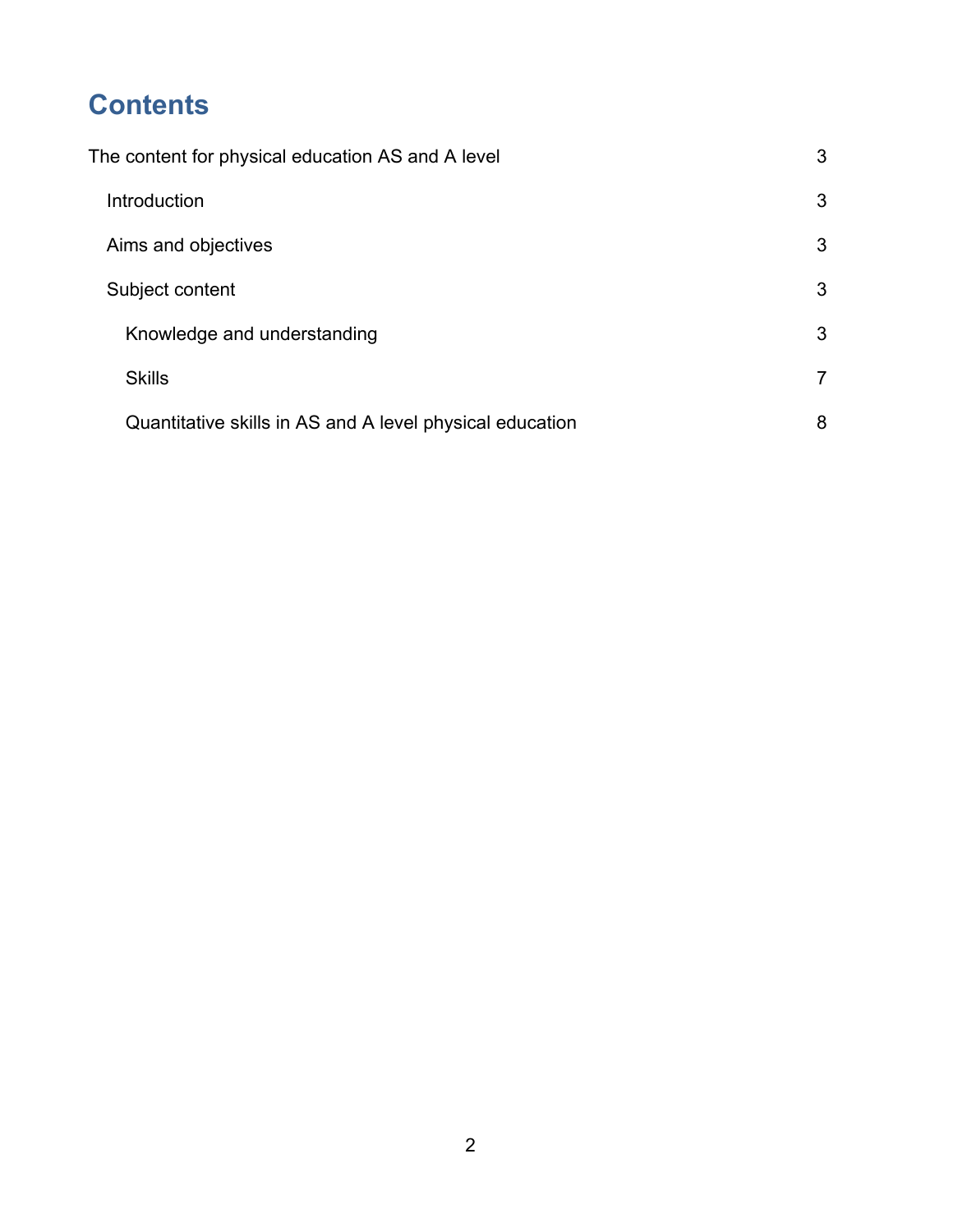### <span id="page-12-0"></span>**The content for physical education AS and A level**

#### <span id="page-12-1"></span>**Introduction**

1. The AS and A level subject content sets out the knowledge, understanding and skills common to all AS and A level specifications in physical education to ensure progression from key stage 4 and the possibility of development on to further study. It provides the framework within which awarding organisations create the detail of the subject specification. GCE specifications in physical education must reflect the subject aims and objectives.

#### <span id="page-12-2"></span>**Aims and objectives**

2. AS and A level specifications in physical education should equip students with both a depth and breadth of knowledge, understanding and skills relating to scientific, socio-cultural and practical aspects of physical education. This will require them to:

- develop theoretical knowledge and understanding of the factors that underpin physical activity and sport and use this knowledge to improve performance
- understand how physiological and psychological states affect performance
- understand the key socio-cultural factors that influence people's involvement in physical activity and sport
- understand the role of technology in physical activity and sport
- refine their ability to perform effectively in physical activity and sport by developing skills and techniques and selecting and using tactics, strategies and/or compositional ideas
- develop their ability to analyse and evaluate to improve performance
- understand the contribution which physical activity makes to health and fitness
- improve as effective and independent learners and as critical and reflective thinkers with curious and enquiring minds.

### <span id="page-12-3"></span>**Subject content**

#### <span id="page-12-4"></span>**Knowledge and understanding**

3. The content sets out the full range of content for AS and A level specifications in physical education. Content in non-bold text must be covered in AS and A level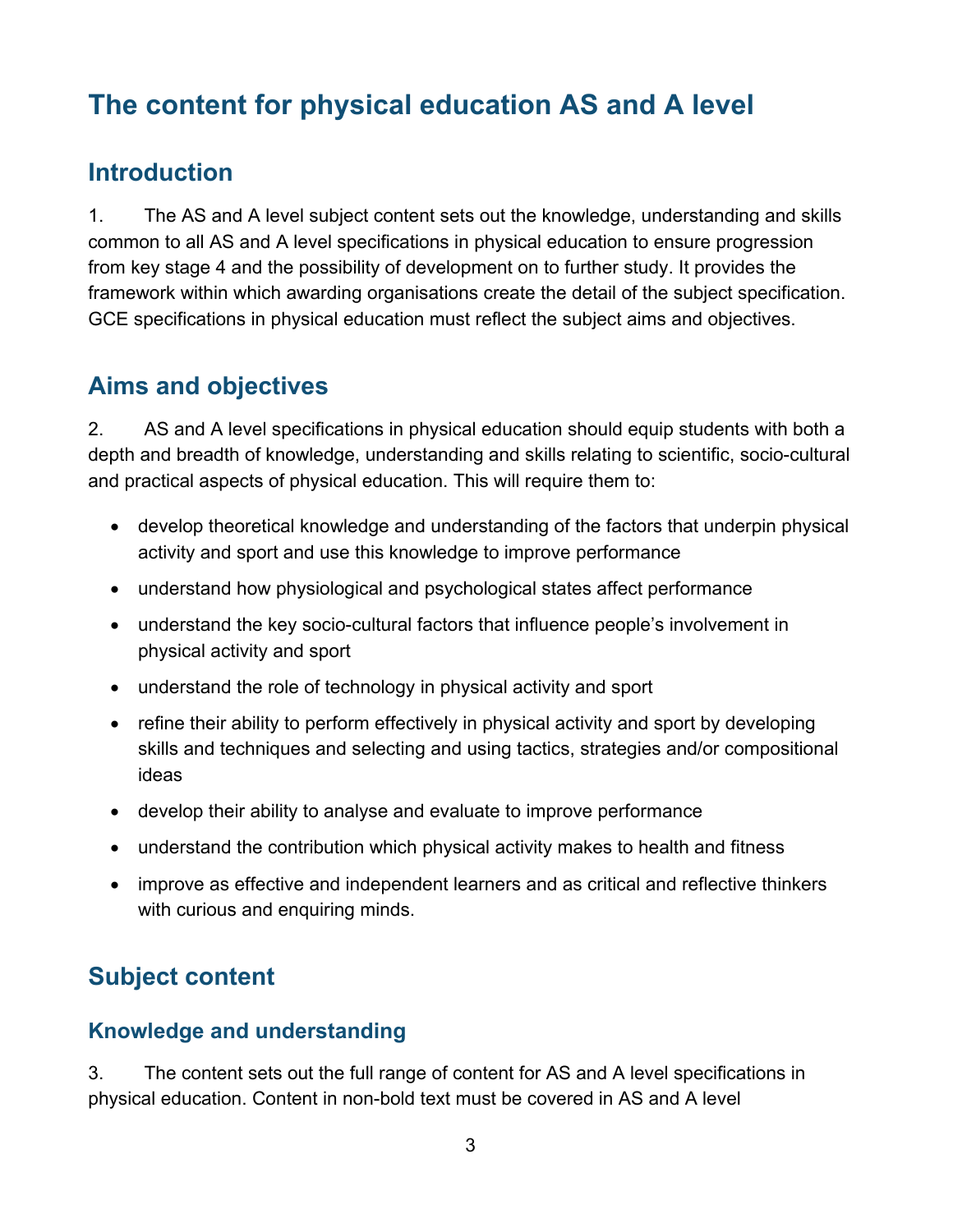specifications; in addition, content in bold text and contained within square brackets must be covered in A level specifications. Awarding organisations may increase the depth and breadth within the specified topics.

4. AS and A level specifications in physical education must be of sufficient depth and breadth to allow students to develop the knowledge, understanding and skills specified below.

5. AS and A level physical education specifications must build on the knowledge, skills and understanding set out in the GCSE content for physical education.

6. Students will be expected to understand the interrelationship between the different areas of study and develop an awareness of the importance they all have collectively on performance.

7. AS and A level specifications in physical education will require students to be assessed in one practical activity as either a player/performer or coach.

8. A level specifications in physical education must cover the minimum content specified in each of the following topics. AS specifications must cover the minimum content specified in each of these topics except for the areas of knowledge and understanding in bold and contained in square brackets [ ] which are only required for the A level. The topics are:

- applied anatomy and exercise physiology
- biomechanical movement
- skill acquisition
- sport psychology
- sport and society
- the role of technology in physical activity and sport.

#### **Applied anatomy and physiology**

9. AS and A level specifications must require students to develop knowledge and understanding of the changes within the body systems prior to exercise, during exercise of differing intensities, and during recovery. There is a minimum requirement for specifications to cover the following:

- musculo-skeletal system
- cardio-respiratory system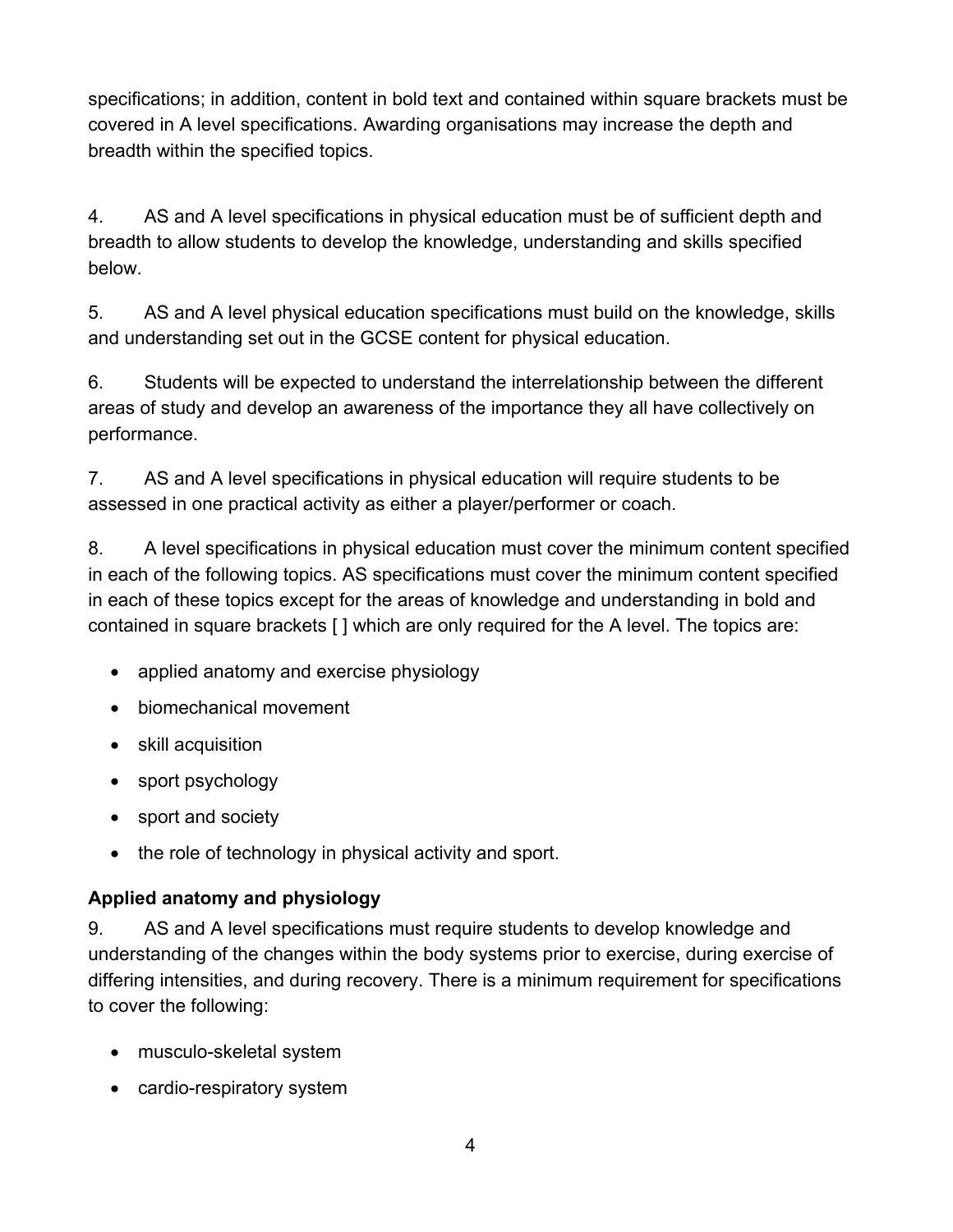- neuromuscular system
- **[energy systems]**

10. AS and A level specifications must require students to develop knowledge and understanding of the adaptations to the body systems specified in section 9 through training or lifestyle, and how these changes affect the efficiency of that system.

#### **Exercise physiology**

11. AS and A level specifications must require students to develop knowledge and understanding of:

- diet and nutrition and their effect on physical activity and performance
- preparation and training methods in relation to maintaining and improving physical activity and performance
- **[injury prevention and the rehabilitation of injury]**

#### **Biomechanical movement**

12. AS and A level specifications must require students to develop knowledge and understanding of motion and forces, and their relevance to performance in physical activity and sport. There is a minimum requirement for specifications to cover the following:

- biomechanical principles (newton's laws, force, centre of mass)
- levers (components, classes and mechanical advantage)
- analysis of movement in physical activities
- **[linear motion]**
- **[angular motion]**
- **[projectile motion]**
- **[fluid mechanics]**

#### **Skill acquisition**

13. AS and A level specifications must require students to develop knowledge and understanding of the principles required in order to optimise the learning of new, and the development of existing, skills. There is a minimum requirement for specifications to cover the following:

- skills continuums and transfer of skills
- principles and theories of learning and performance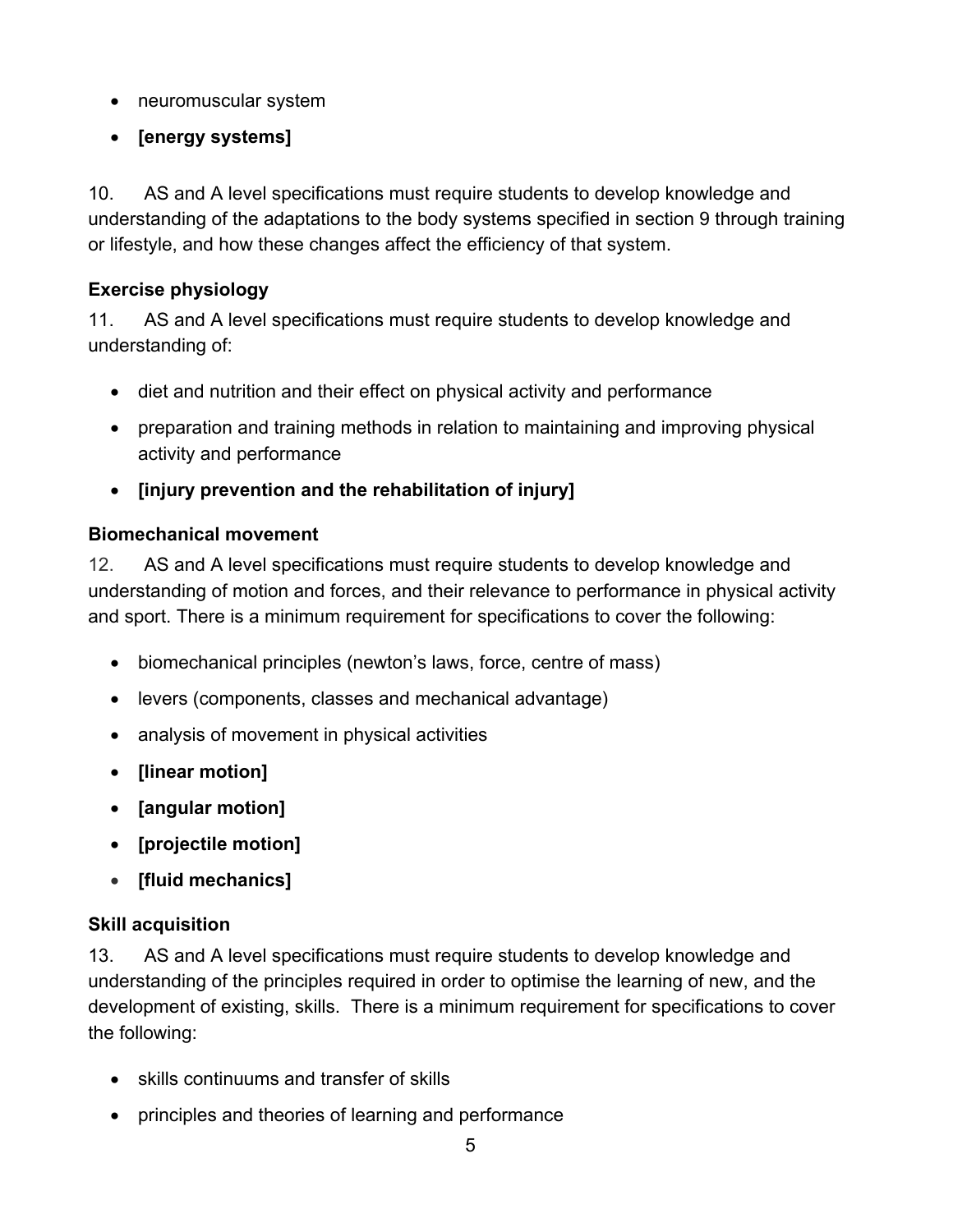- how skill classification impacts on how practice is structured for learning
- use of guidance and feedback
- **[memory models]**

#### **Sport psychology**

14. AS and A level specifications must require students to develop knowledge and understanding of the role sport psychology has in optimising performance in physical activity and sport. There is a minimum requirement for specifications to cover the following psychological factors in relation to performance:

- factors (personality, attitudes, arousal, anxiety, aggression, motivation and social facilitation) that can influence an individual in physical activities
- dynamics of a group/team and how they can influence the performance of an individual and/or team
- goal setting
- **[attribution theory]**
- **[self-efficacy]**
- **[leadership]**
- **[confidence]**
- **[stress management]**

#### **Sport and society**

15. AS and A level specifications must require students to develop knowledge and understanding of the interaction between, and the evolution of, sport and society. There is a minimum requirement for specifications to cover the following:

- the factors leading to the emergence of modern sport through to the globalisation of sport in the 21st century
- the impact of sport on society and of society on sport
- **[the impact of ethics on sport and sporting ethics on society, including deviance in sport]**
- **[development routes from talent identification through to elite performance]**
- **[the impact of commercialisation on physical activity and sport]**
- **[the relationship between sport and the media]**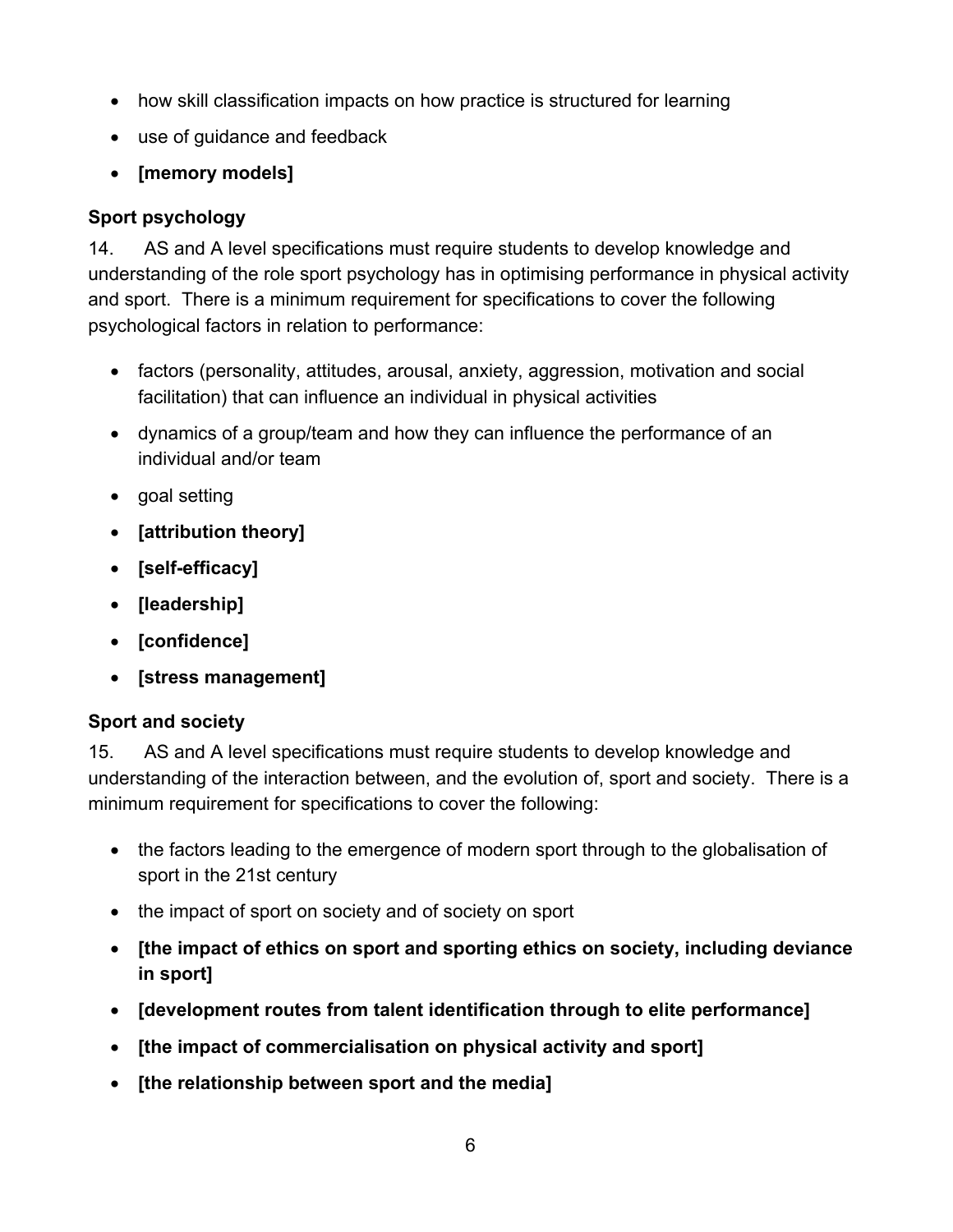#### **The role of technology in physical activity and sport**

16. AS and A level specifications must require students to develop knowledge and understanding of technological developments in physical activity and sport. There is a minimum requirement for specifications to include the following:

- the use of technology to analyse physical activity and sport
- **[the development of equipment and facilities in physical activity and sport]**
- **[the role of technology in sport, for the performer and the audience]**

#### <span id="page-16-0"></span>**Skills**

17. Students must demonstrate the skills outlined in this section in relation to the knowledge and understanding specified in the subject content.

18. GCE AS and A level specifications in physical education will require students to demonstrate their ability to:

- apply knowledge and understanding from the different areas outlined in the subject content above to physical activity and sport
- use theories, concepts, principles and models to analyse and evaluate physical activity and performance
- discuss, make judgements, present arguments and draw conclusions about aspects of physical activity and sport
- interpret and analyse a range of data, graphical representations and diagrams in the context of physical activity and performance
- use critically and constructively a range of source material related to physical activity and performance
- perform a range of skills and techniques in physical activity and sport
- make decisions, implement strategies, tactics and/or compositional ideas, and apply knowledge and understanding of rules and regulations while performing physical activity and sport
- apply knowledge and understanding of theories, concepts, principles and methods to physical activity and performance
- evaluate performance in physical activity and sport, applying relevant knowledge and understanding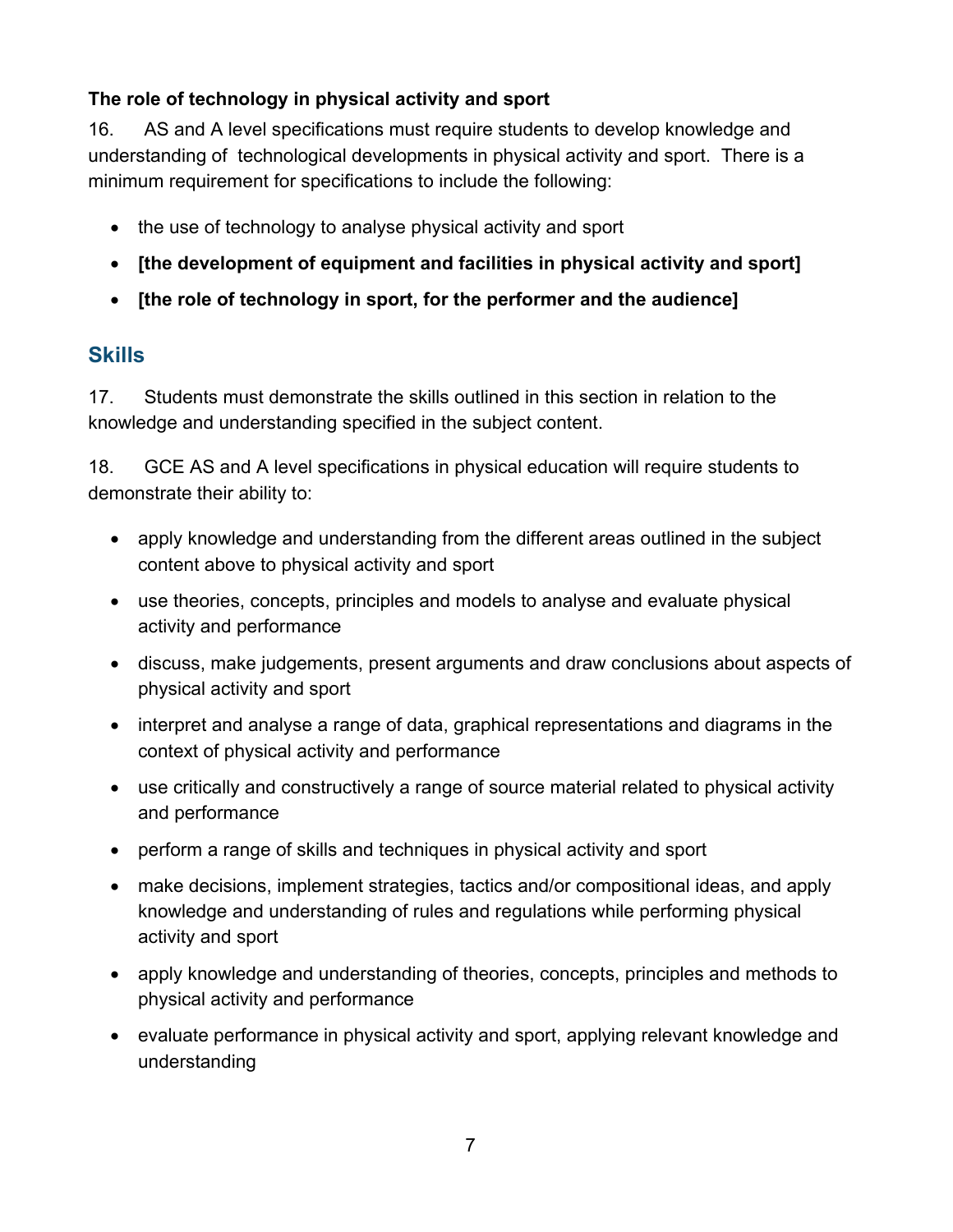#### <span id="page-17-0"></span>**Quantitative skills in AS and A level physical education**

19. In order to be able to develop their skills, knowledge and understanding in physical education, students need to have acquired quantitative skills that are relevant to the subject content, including:

#### **Applied anatomy and exercise physiology**

- interpretation of data and graphs relating to:
	- changes within musculo-skeletal, cardio-respiratory and neuro-muscular systems during different types of physical activity and sport
	- **[use of energy systems during different types of physical activity and sport and the recovery process]**
- quantitative methods for planning, monitoring and evaluating physical training and performance

#### **Biomechanics**

- knowledge and use of definitions, equations, formulae and units of measurement
- ability to plot, label and interpret graphs and diagrams

#### **Sport psychology and skill acquisition**

• understanding and interpretation of graphical representations associated with sport psychology theories

#### **Sport and society**

• interpretation and analysis of data and graphs relating to participation in physical activity and sport

#### **Sport technology**

• understanding of types of and use of data analysis to optimise performance

20. The assessment of these skills will represent a minimum of 5% of the overall A-level and AS level marks.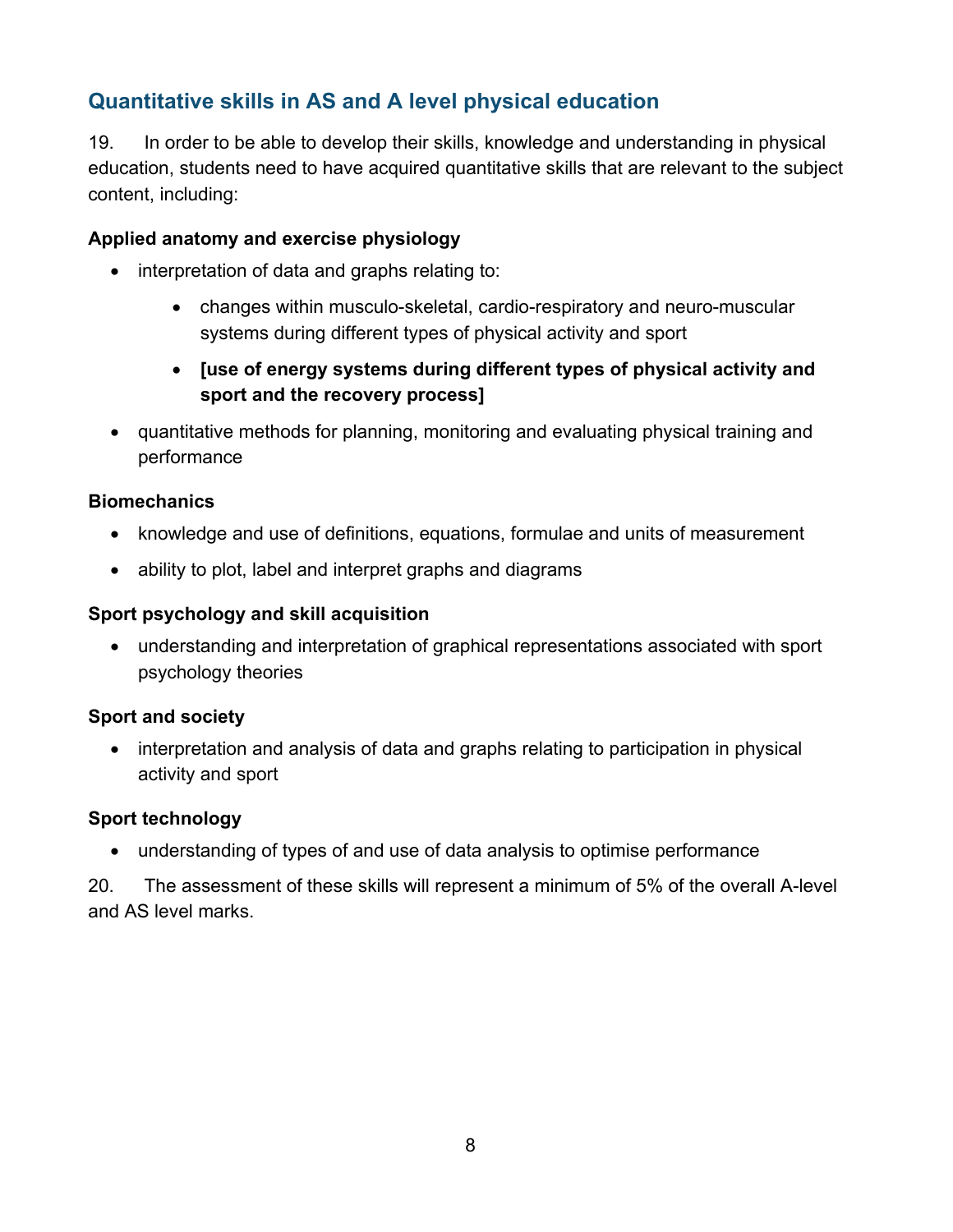

#### © Crown copyright 2015

You may re-use this document/publication (not including logos) free of charge in any format or medium, under the terms of the Open Government Licence v3.0. Where we have identified any third party copyright information you will need to obtain permission from the copyright holders concerned.

To view this licence:

visit [www.nationalarchives.gov.uk/doc/open-government-licence/version/3](http://www.nationalarchives.gov.uk/doc/open-government-licence/version/2) email [psi@nationalarchives.gsi.gov.uk](mailto:psi@nationalarchives.gsi.gov.uk)

About this publication:

enquiries [www.education.gov.uk/contactus](http://www.education.gov.uk/contactus)  download [www.gov.uk/government/publications](http://www.gov.uk/government/publications) 

Reference: DFE-00696-2014



 Follow us on Twitter: [@educationgovuk](http://twitter.com/educationgovuk)



Like us on Facebook: [facebook.com/educationgovuk](http://www.facebook.com/educationgovuk)